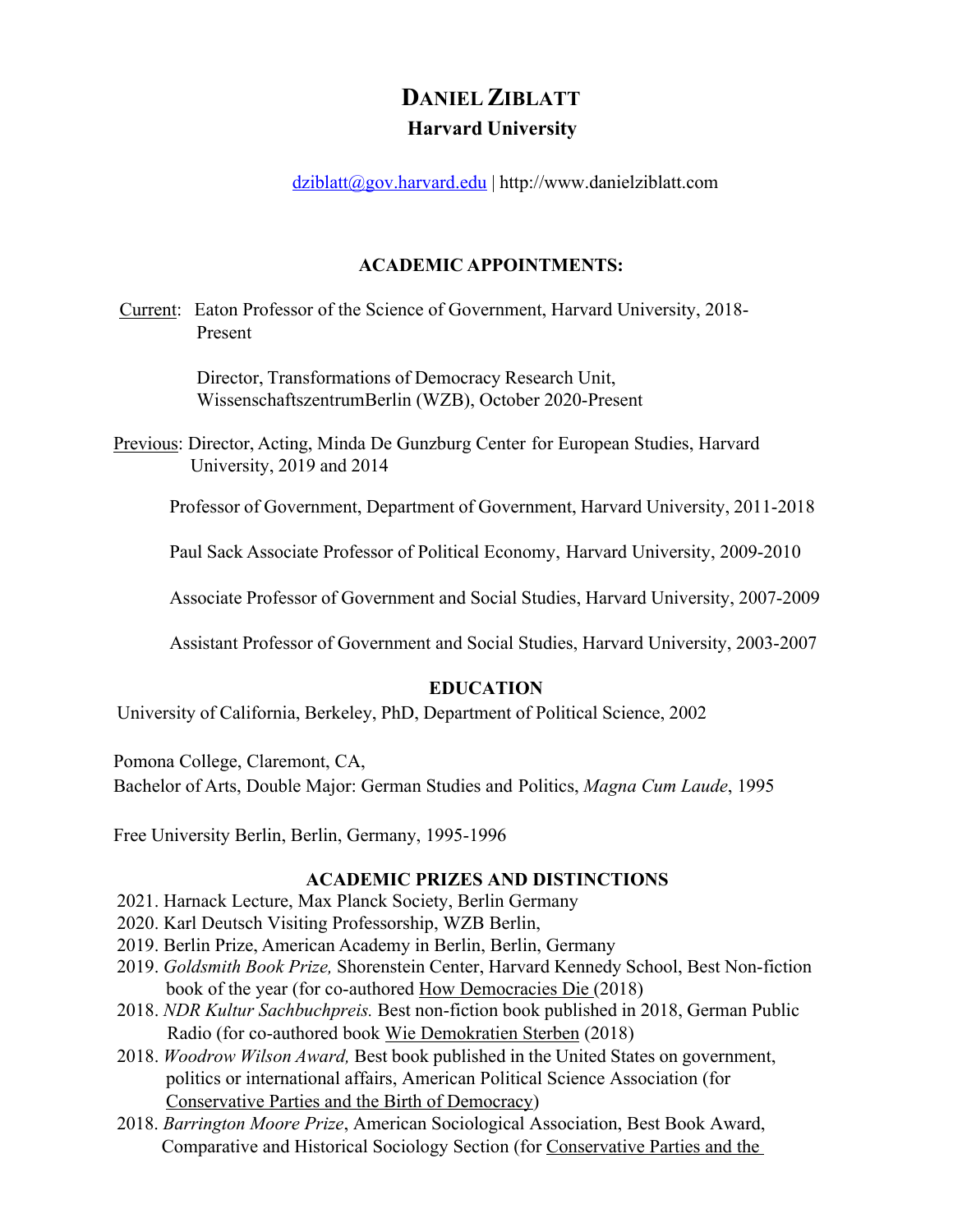Birth of Democracy

- 2018. *Comparative Democratization Book Prize*, Comparative Democratization Section, American Political Science Association, Best Book Award, (for Conservative Parties and the Birth of Democracy)
- 2018. *European Politics and Society Book Prize*, European Politics and Society Section, American Political Science Association, Best Book Award (for Conservative Parties and the Birth of Democracy)
- 2011. *Mary Parker Follett Prize*, Best Paper Published in 2010. Politics and History Section of APSA [For Co-authored Paper: "The Historical Turn in Democratization Studies"]
- 2010. Comparative Democratization Section Prize Best Paper Published in 2009. Comparative Democratization Section of American Political Science Association (APSA) [For Paper: "Shaping Democratic Practice and the Causes of Electoral Fraud"]
- 2010. Comparative Democratization Prize, Best Paper presented at the APSA Annual Meeting on Democratization, Comparative Democratization Section of American Political Science Association, [For Paper: "The Historical Turn in Democratization Studies"]
- 2009. Co-Winner of *Gregory Luebbert Prize*, Best Paper published in Comparative Politics in 2008, Comparative Politics Section of American Political Science Association [For Paper: "Does Landholding Inequality Block Democratization?"]
- 2008. *Sage Best Paper Priz*e, Best Paper Presented in Comparative Politics, Comparative Politics Section at the Annual Meeting of the American Political Science Association [For Paper: "Rural Inequality and Electoral Authoritarianism"]
- 2007. Co-Winner, *Best Book on European Politics* Prize Published in 2006, Presented by the Organized Section on European Politics and Society Section of the American Political Science Association
- 2004. *Gabriel Almond Award* for Best Dissertation in Comparative Politics American Political Science Association
- 2003. *Ernst Haas Award* for Best Dissertation in European Politics, American Political Science Association

# **PUBLICATIONS**

# *In Progress*

*Saving Democracy* (with Steven Levitsky) (Under contract w/ Crown/Penguin Random House).

# *Books*

2018. *How Democracies Die* (with Steven Levitsky) (New York: Crown/Penguin Random House).

\**New York Times* Best Seller/*Newsweek* 50 Best book of the Year/*New York Times'* editor's choice/*Spiegel* Best Seller; *Foreign Affairs* and *Washington Post*, Book of the Year; Translated into 25 languages

2017. *Conservative Parties and the Birth of Democracy* (Cambridge: Cambridge University Press)

\*Four Prizes (see above): American Sociological Association & American Political Science Association (2018)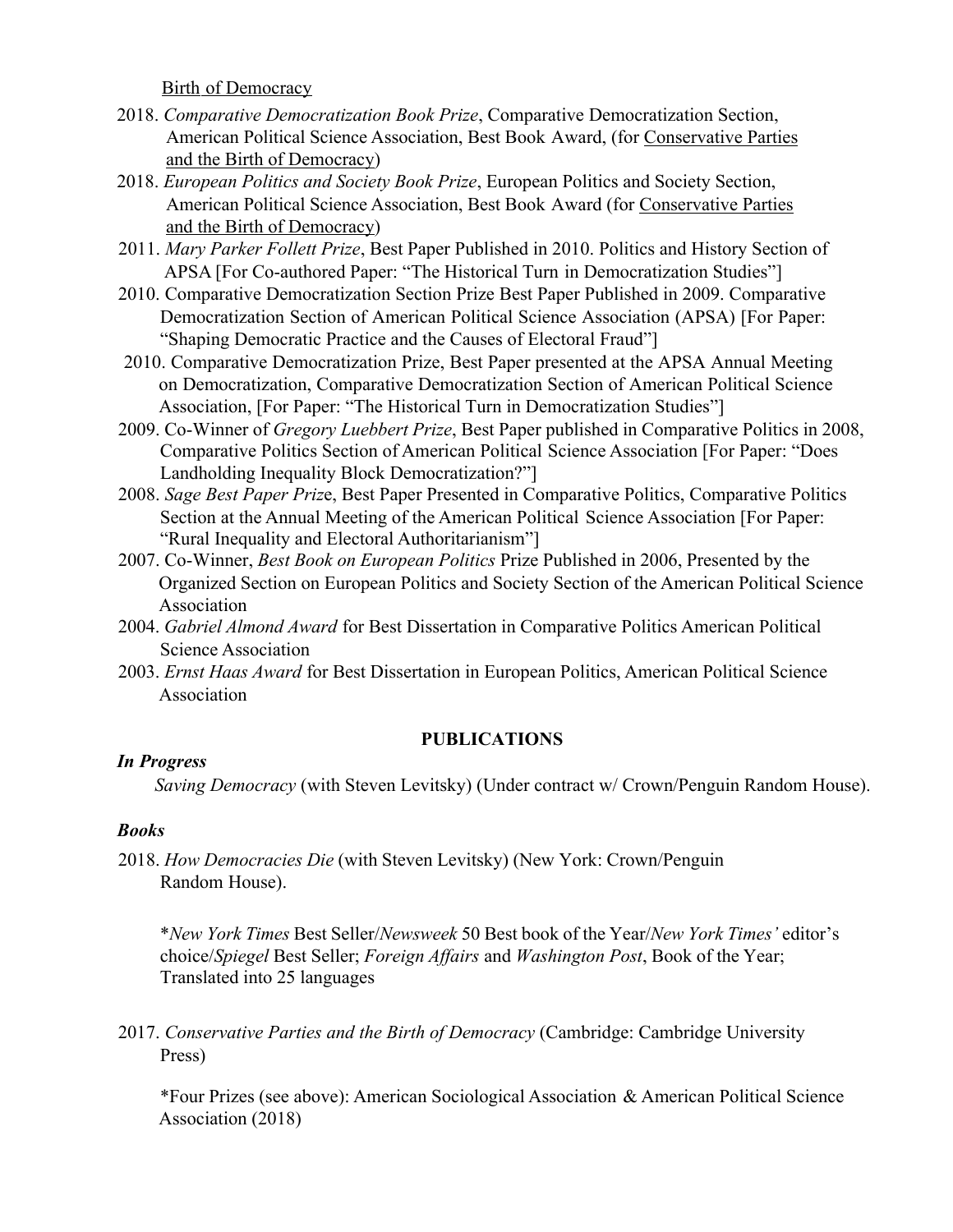2006. *Structuring the State: The Formation of Italy and Germany and the Puzzle of Federalism* (Princeton: Princeton University Press) [Paperback Edition, 2008]

\*Best Book Prize, European Politics and Society Section, APSA (2007)

## *Edited Volumes*

- 2017. "The Causes and Consequences of the Secret Ballot," *Comparative Political Studies* (Guest Co-editor with Jan Teorell)
- 2010. "The Historical Turn in Democratization Studies." Special issue of *Comparative Political Studies* (Guest Co-editor with Giovanni Capoccia), August/September Double Issue.

# *Refereed Journal Articles*

- 2022. "How Voters Respond to Presidential Assaults on Checks and Balances: Evidence from a Survey Experiment in Turkey" *Comparative Political Studies*. (with Aytuğ Şaşmaz and Alper Yagci).
- 2021. "Capital Meets Democracy: The Impact of Franchise Extension on Sovereign Bond Markets" A*merican Journal of Political Science* (with Aditya Dasgupta)
- 2020. "Authoritarian-led Democratization" *Annual Review of Political Science* 23 (with Rachel Riedl, Dan Slater, and Joseph Wong), 1-18.
- 2019. "Introducing the Historical Varieties of Democracy Dataset: Political Institutions in the Long Nineteenth Century" *Journal of Peace Research* 56 (3) (with Carl Henrik Knutsen, Jan Teorell, Tore Wig, Agnes Cornell, John Gerring, et al).
- 2019. "Center-Right Political Parties in Advanced Democracies" (with Noam Gidron), *Annual the Review of Political Science* 22: 17-35
- 2018. "How do Voters Perceive Changes to the Rules of the Game? Evidence from the 2014 Hungarian elections" (with John Ahlquist, Nahomi Ichino, and Jason Wittenberg), *Journal of Comparative Economics*.
- 2017. "The Causes and Consequences of the Secret Ballot"(with Jan Teorell and Fabrice Lehoucq), *Comparative Political Studies*
- 2015. "How did Britain Democratize: Views from the Sovereign Bond Market" (with Aditya Dasgupta) *Journal of Economic History* 75 (1): 1-29.
- 2013. "The Enduring Indispensability of the Controlled Comparison" (with Dan Slater) *Comparative Political Studies* 46 (10): 1301-1327
- 2013. "Democracy in Central and Eastern Europe One Hundred Years On" (with Grzegorz Ekiert) *East European Politics and Society* 27 (1): 90-127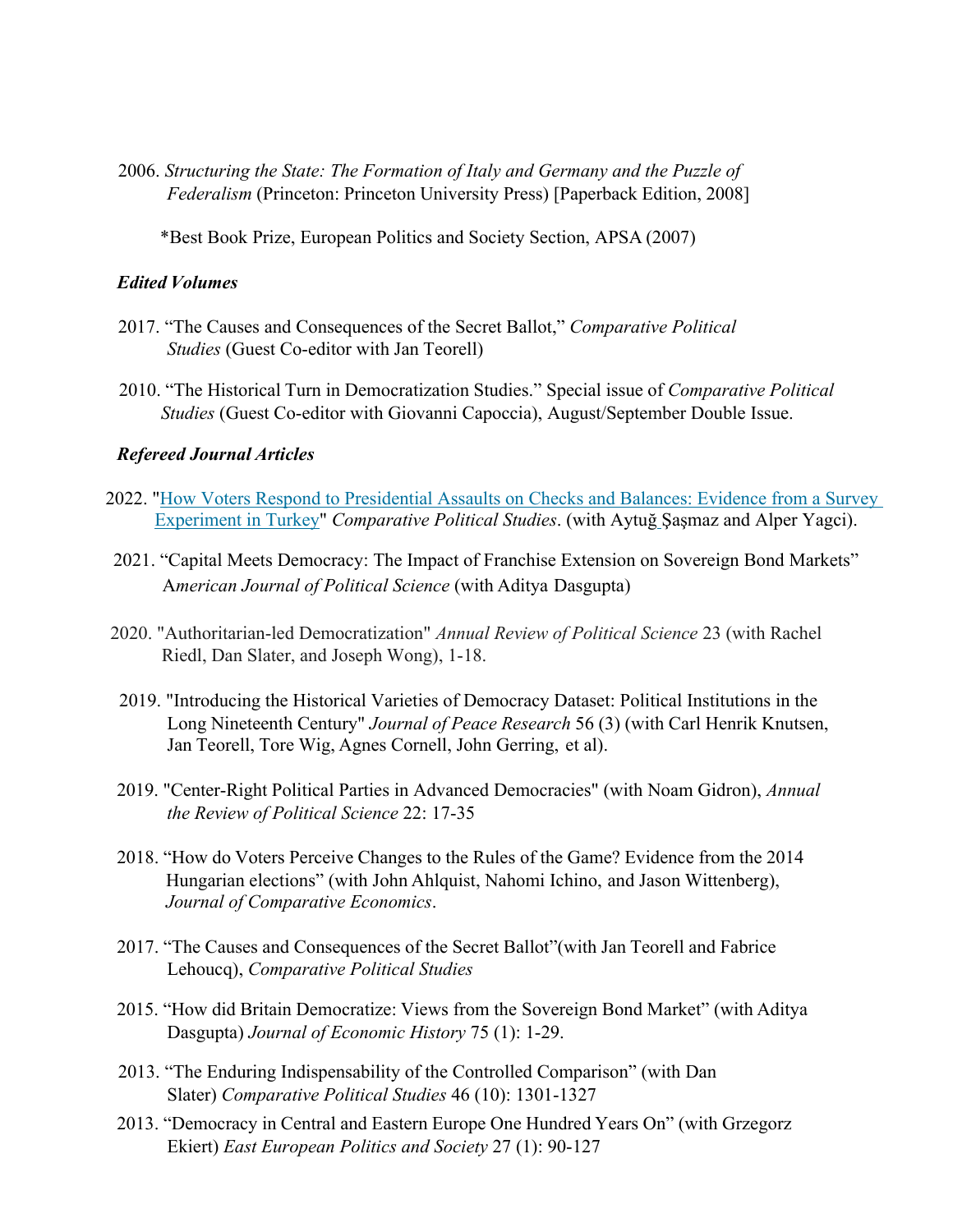- 2011"An Institutional Theory of Direct and Indirect Rule" (with John Gerring et al.)*World Politics* 63 (3): 77-433.
- 2010. "The Historical Turn in Democratization Studies: a New Research Agenda for Europe and beyond" (with Giovanni Capoccia) *Comparative Political Studies* 43 (8-9): 931-968
	- 2009. "Shaping Democratic Practice and the Causes of Electoral Fraud: The Case of Nineteenth Century Germany" *American Political Science Review* 103 (1): 1-21.
	- 2009. "Gli Usa della storia in politica comparata" ["The Uses of History in Comparative Politics"] *Quaderni di scienza politica* 3
	- 2008. "Does Landholding Inequality Block Democratization? A Test of the 'Bread and Democracy'Thesis and the Case of Prussia" *World Politics*, 60 (3): 610-641.
	- 2008. "Why Some Cities Provide More Public Goods Than Others: A Subnational Comparison of German Cities in 1912" *Studies in Comparative International Development* 43 (3/4): Fall/Winter.
	- 2008. "A More Efficient and Accountable Polity? An Analysis of the Consequences of Germany's 2006 Constitutional Reform" (with Philip Manow and Simone Burkhart) *German Politics* 17 (4) November.
	- 2006. "How Did Europe Democratize?" *World Politics* 58 (2): 311-338.
	- 2006. "Il Perché dell'Assenza di Federalismo in Italia: Una Prospettiva Storica Comparata" ("Why is there no Federalism in Italy? A Comparative Historical Perspective") *Rivista Italiana di Scienza Politica,* n 2 (August).
	- 2006. "Does Decentralization Make Government More Efficient and Effective?" (With Conor O'Dwyer) *Journal of Commonwealth and Comparative Politics* 44 (3).
	- 2006. "Honecker's Revenge: The Enduring Legacy of German Unification in the 2005 Election" (With Jeffrey Kopstein) *German Politics and Society* 24 (1).
	- 2004. "Rethinking Federalism's Origins: Puzzle, Theory, and Evidence from Nineteenth Century Europe" *World Politics* 57 (October): 70-98.
	- 2002. "Recasting German Federalism? The New Politics of Fiscal Decentralization in Post Unification Germany" *Politische Vierteljahresschrift* 43: 4 (December).
	- 1998. "The Adaptation of Ex-Communist Parties to Post-Communist East Central Europe: A Comparative Study of the Hungarian and East German Ex-Communist Parties," *Communist and Post-Communist Studies*, 31: 2 (June).
	- 1998. "Putting Humpty Dumpty Back Together Again: Communism's Collapse and the Reconstruction of the East German Ex-Communist Party" *German Politics and Society*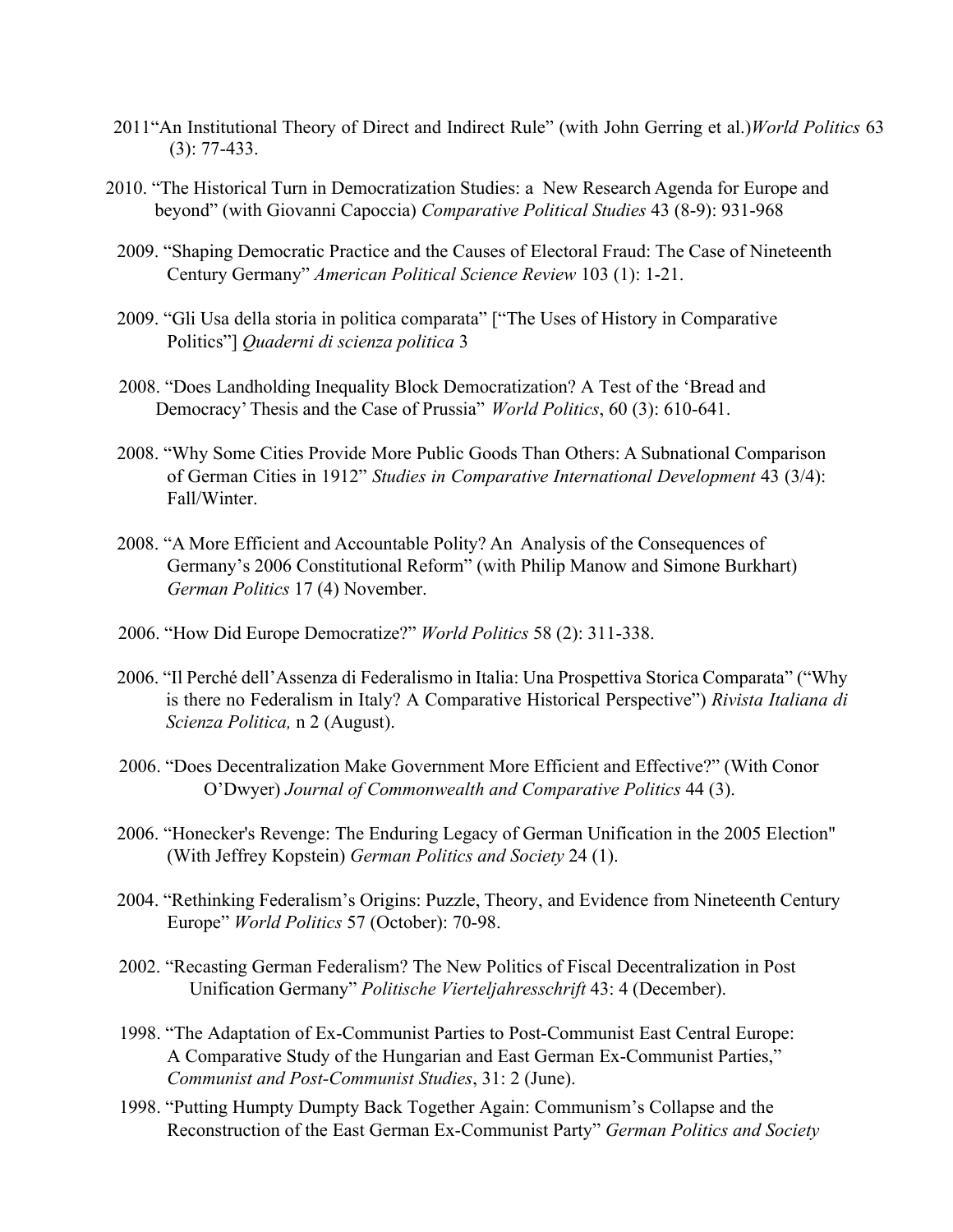16: 1 (Spring).

## *Under Review*

- "Wealth of Tongues: Why Peripheral Regions Vote for the Radical Right" Revise and Resubmit, *American Political Science Review* (with Daniel Bischof and Hanno Hilbig)
- "Consequences of Competition Under Autocracy for Democratic Elections: From Imperial to Weimar Germany." Under review (with Volha Charnysh)

## *Book Chapters and Book Reviews*

- 2022. "Der wirksame Staat. Was uns die Corona-Pandemie über die Widerstandsfähigkeit von Demokratien sagt" Zur Zukunft der Demokratie: 36 Perspektiven. Hrsg. Steinmeier, Frank-Walter. München: Siedler.
- 2018. "The Power and Limits of Federalism (with Emilia Simison) in Claude Menard and Mary Shirley (eds), *A Research Agenda for New Institutional Economics* (Edward Elger Publishers).
- 2018. "Reluctant Democrats: Old Regime Conservative Parties in Democracy's First Wave in Europe" in James Loxton and Scott Mainwaring (eds.) *Life After Dictatorship* (Cambridge: Cambridge University Press).
- 2015. "The Composite Nature of Modern Statehood" (with Philip Manow) in *Oxford Handbook of Transformations of the State* (edited by Stephan Liebfried et al), Oxford University Press
- 2013. "The European Union Between Federalism and Centralization: State-Building Lessons from the Nineteenth Century" in Peterson and Nadler (eds). *The Global Debt Crisis: Haunting U.S. and European Union Federalism* (Brookings Institution Press)
- 2013. Why Do We Still Read Barrington Moore? Reflections on the Survival of an Intellectual Icon" APSA-CD: Comparative Democratization Newsletter
- 2006. "Of Course Generalize, But How? Returning to Middle Range Theory in Comparative Politics" (Forum on Middle Range Theory) *American Political Science Association Comparative Politics Newsletter*, Vol. 17, No. 2.
- 2006. "Angie! Angie! The Transformation of German Politics After Merkel's Election" in *Aus(sen)sichten der DAAD-Wahlbeobachter im September 2005"* (Berlin: German Academic Exchange Service).
- 2002. "Doomed to be Radicals? Organization, Ideology, and Communist Successor Parties in Post-Communist East Central Europe" (with Nick Biziouras) in Andras Bozoki and John Ishiyama (eds.) *The Communist Successor Parties in Central and Eastern Europe* (New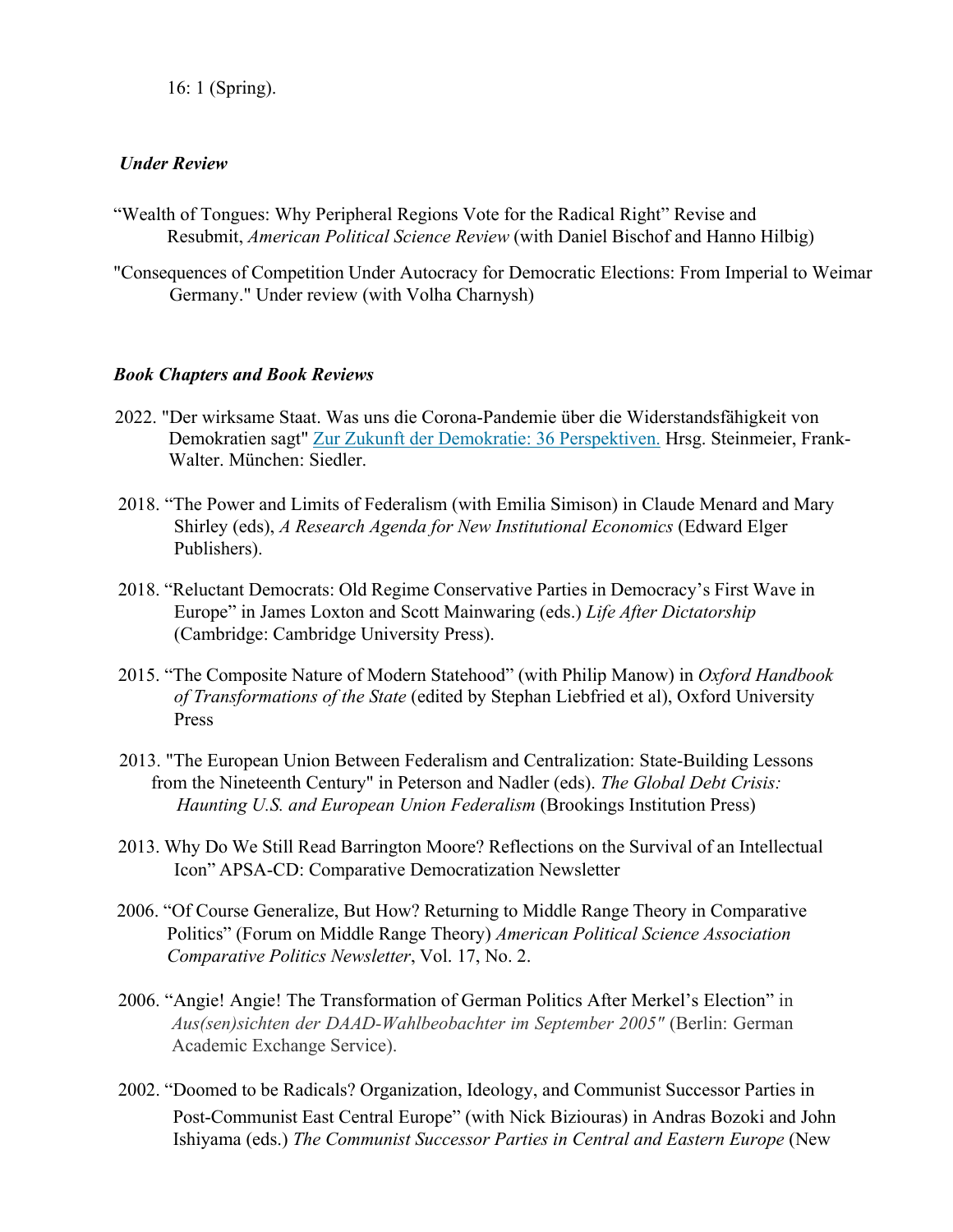York: ME Sharpe, Inc).

- 2001. "Aussenpolitik Albaniens" (with Grigore Pop-Eleches) in Juergen Bellers/Thorsten Benner/Ines Miriam Gerke (eds) *Handbuch der Aussenpolitik* (Muenchen: Oldenbourg.
- 1999. "The Ideological Metamorphsis of Former Communist Parties: Lessons from East Central Europe" in John Ishiyama (ed.) *Communist Successor Parties in Comparative Perspective* (New York: Nova Press).

[Based on the *Communist and Postcommunist Studies* journal article from above] 2006. Herbert Obinger et al. (eds) *Federalism and the Welfare State* in *Perspectives on Politics*, Volume 4).

- 2006. Kathleen O'Neill, *Decentralizing the State: Elections, Parties, and Local Power in the Andes.* In *Perspectives on Politics*, Volume 4.
- 2005. Jonathan Rodden and Gunnar Eskeland (eds), *Fiscal Decentralization and the Challenge of Hard Budget Constraints.* In *Governance,* v. 18 n 3 (2005).
- 1998. Charles Maier, Dissolution: The Crisis of Communism and the End of East Germany. In *APSA-Comparative Politics Section Newsletter* (1998), American Political Science Association, Washington DC.
- 1998. Gero Neugebauer and Richard Stoess, *Die PDS. Geschichte, Organisation, Waehler, Konkurrenten*, Opladen: Leske und Budrich in *German Politics and Society* 15: 2 (1998).

#### *Recent Non-Peer Reviewed Articles*

- 2021. "Die Verzweiflung der alten Mehrheit" WZB Mitteilungen Heft 172, June (with Steven Levitsky),
- 2020. "Das Ende der Amerikanischen Demokratie?" *Blätter für deutsche und internationale Politik*, (November) (with Steve Levitsky)
- 2020. "End Minority Rule" *New York Times* (with Steven Levitsky),
- 2020. "Was der Tabubruch von Thüringen lehrt" *Der Tagespiegel,*
- 2020. "Der Handschlag von Erfurt" *Die Zeit* (w/ Michael Koss),
- 2019. "Why Republicans Play Dirty" *New York Times,* September (with Steven Levitsky),
- 2019. "Why Autocrats Love Emergencies" *New York Times*, September (with Steven Levitsky),
- 2018. "How Wobbly is Our Democracy? *New York Times* (w/ S. Levitsky), January.
- 2016. "Is Donald Trump a Threat to Democracy?" *New York Times* (w S. Levitsky),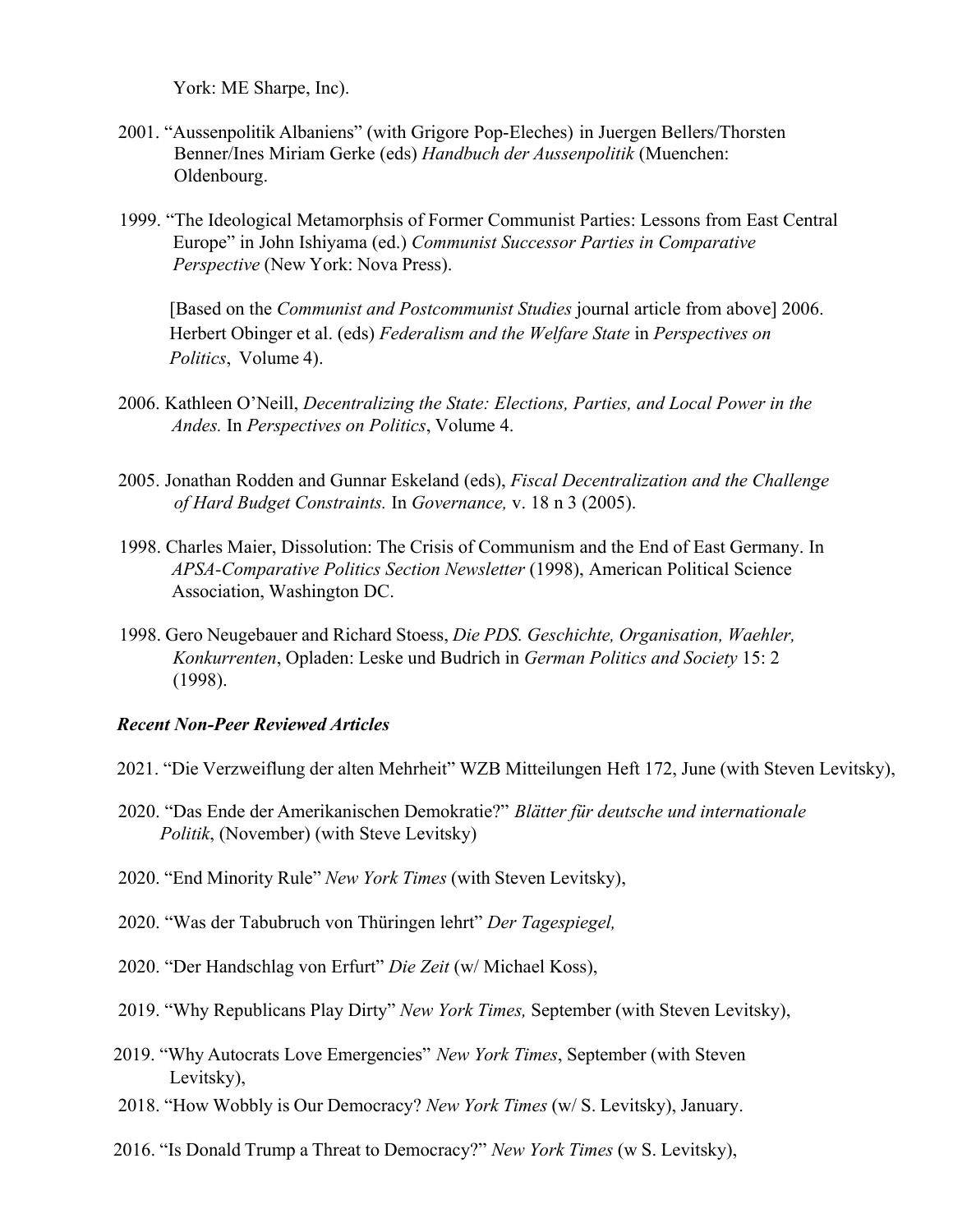## **ADDITIONALACADEMIC FELLOWSHIPS AND APPOINTMENTS**

Department of Political Science, University of Zurich, Summer 2021 and 2022 Bavarian Institute of History, University of Munich, Summer 2018.

Fernand Braudel Senior Visiting Fellow, European University Institute (Summer 2017) Suzanne Young Murray Fellow, Radcliffe Institute for Advanced Study, July 2015-June 2016. Visiting Professor, Center for Advanced Study, University of Munich, June 2015 Professeur Invite, Sciences Po (Max Po), Paris, France, May 2014.

Fellow, Center for Advanced Study in the Behavioral Sciences, Stanford University, 2012-2013. Professeur Invité, École Normale Supérieure, Paris, France, May 2010.

#### **INVITED LECTURES**

- 2021. Robert Bosch Foundation Berlin (February), National Constitution Center (February), Brandeis University (February), Webster University (February), Brookings Institution (February), Swedish Institute of International Affairs, Stockholm (March), SSRC George Washington University (May), Leibniz im Bundestag (May), Bundeszentrale für politische Bildung (May), Hertie Stiftung Berlin (May), World Affairs Council Los Angeles (May), German Marshall Fund Berlin (June), University of Zurich (June), Weizenbaum Forum, (June), Volkswagen Stiftung (July), American Council on Germany (July) Kaiserslautern University Germany (July), Harnack Lecture, Max Planck Institute (October),
- 2020. Adams Institute Amsterdam (January), Claremont McKenna College (September), Dallas Democratic Forum (September) Atlantik Bruecke (October), Niemann Foundation (October), German Economic Forum, Die Zeit (November), Marie Curie Alumni Association (November), Brown University (November), Agora Institute, Johns Hopkins (November), John Adams Institute, Amsterdam (November), Kenyon College, USA (November), Arizona State University (November), University of Lisbon (December)
- 2019. Agora Institute, Johns Hopkins (January), Institute of Lifetime Learning (January), University of Massachusetts, Amherst (February), Pomona College (February), The Sara Cogan Endowed Lecture, Portland State University (February), Reed College (February), Friedrich Naumann Foundation (March), Holy Cross College (March), Stanford University (April), Testimony to Canadian Parliament (May), Yale University-National University Singapore (October), Social Democratic Party Fraktion Bundestag (October), University of Freiburg (October), V-Dem-WZB Berlin (November), Bard College Berlin (December), American Academy Berlin (December).
- 2018. The Donald S. Bernstein Lecture, Princeton University (April); Carnegie Endowment for International Peace (January); Brooklyn Historical Society (January); University of Lisbon, Portugal (February); Pennsylvania State University, McCourtney Institute (March); Ash Institute, Harvard (March); Brookings Institution (April); Edward Kennedy Institute (May 2018), Yale University (May), Johns Hopkins University, Political Science (May), Harvard Law School (May), Bavarian History Institute, Germany (June), Cornell University (September), University of Birmingham (October), Suffolk University (October), San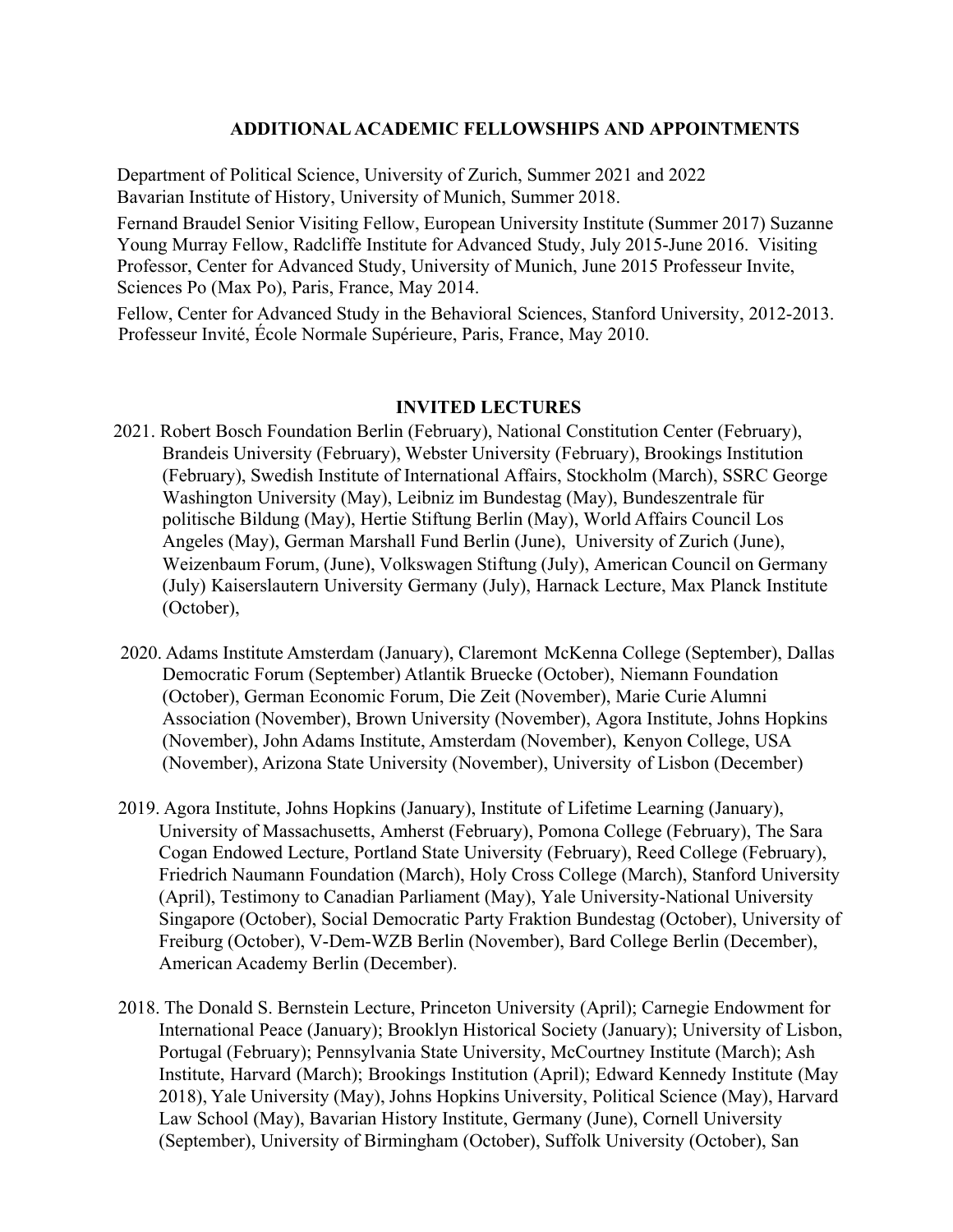Francisco World Affairs Council (November), Columbia University (November), Dickinson College (November), University of Frankfurt, Germany (December), German Foreign Ministry (December), German Marshall Fund, Germany (December).

- 2017. University of California, Irvine, Harry Eckstein Memorial Lecture (March); Georgetown University, University of Florida (Spring); Yale University (Spring/Fall).
- 2016. University of Toronto, (April 22); Brandeis University (April 17); Institute of Political Economy and Governance (Barcelona, Spain, March 15); State and Capitalism Since 1800 Seminar (Harvard University, April 8).
- 2015: Center for Advanced Studies, University of Munich, (June 11); University of Michigan (May); University of Notre Dame (March) University of Arizona State University (March).
- 2014. Sciences Po, Max Po, Sciences Po, Paris, France (June); University of British Columbia, Department of Political Science, Vancouver, Canada (April).
- 2013. Aarhus University, Department of Political Science, Aarhus, Denmark (June); Lund University, Department of Political Science, Lund, Sweden (June); CambridgeUniversity Press,ComparativePoliticsSeries,BookWorkshop,UWashington;StanfordUniversity ComparativePoliticsWorkshop,DepartmentofPoliticalScience;JuanMarchInstitute, (InstitutoJuanMarchdeEstudioseInvestigaciones)MadridSpain;JointDegreeProgram in Social Science and Social Policy, Princeton University; University of California, Berkeley,ComparativePoliticsWorkshop;CenterforDemocracy,Developmentandthe Rule of Law, Stanford University
- 2012. Severyns-Ravenholt Lecture, University of Washington, (November); Yale University, Comparative Politics Workshop, Department of Political Science
- 2011. George Washington University, Department of Political Science; Partito Democratico, Rome Italy,
- 2010. The Historical Turn in Democratization Studies, Oxford University; "Three Lectures" École Normale Supérieure, Paris, France, (May); Department of Politics, New York University, New York (March)
- 2009. Watson Institute Brown University, Providence, RI, (October); Oxford University, Nuffield College, United Kingdom, (February).
- 2008. Princeton University, Department of Politics, November 20, 2008; Stanford University, Department of Political Science, November 4, 2008; Institute of Quantitative Social Science, Pennsylvania State University, State College, May 2008; Department of Political Science, Trinity College, Dublin, Ireland, May 2008; Department of Government, Smith College, April 2008; Department of Political Science, Tufts University, March; Department of Political Science, University of Florida, February 2008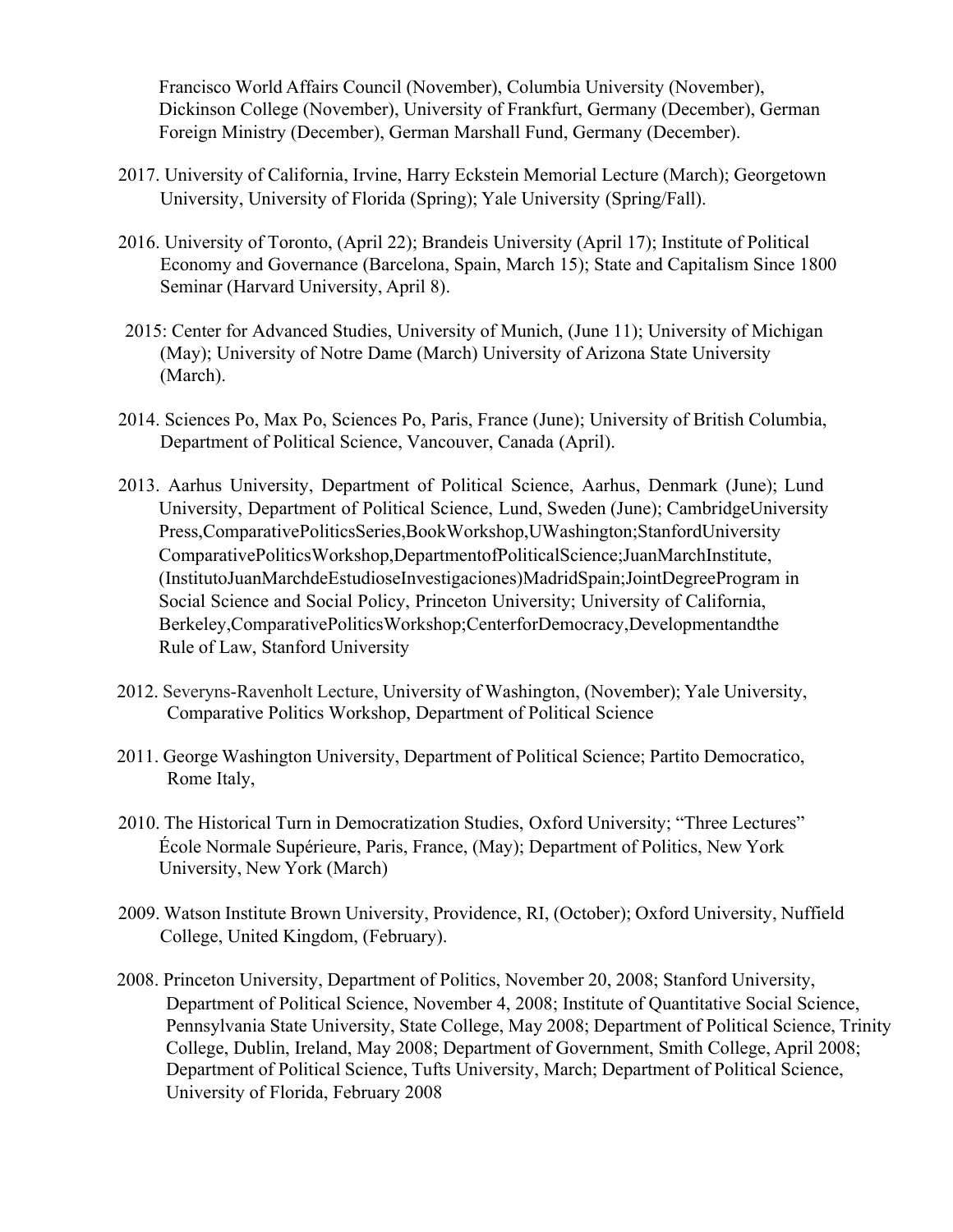- 2007. Department of Political Science, St Gallen University, St. Gallen, Switzerland, November 2007' Department of Political Science, University of Konstanz, Konstanz, Germany, October; Collegio Carlo Alberto, Turin, Italy, March; Department of Social Science, University of Milan, Milan Italy, March; Department of Political Science, Columbia University, January
- 2006. Department of Political Science, Duke University, November; Institute for European Studies, University of Toronto, Canada, November; University of Pennsylvania, October; Duitsland Institut, University of Amsterdam, Amsterdam, Netherlands, May; Max Planck Institute for the Study of Societies, Cologne, Germany; European Union Center, Scripps College, Claremont CA, March; Department of Political Science, McGill University, Montreal, Canada, October.
- Before 2006. Yale University, Comparative Politics Workshop, New Haven, January 2005; George Washington University, Elliot School of International Affairs, November 2004 Center for European Studies, Brigham Young University, October 2004.

# **RESEARCH GRANTS**

CO-PI, Grant for *Disentangling the Economic Effects of Political Institutions* (with Jan Teorell, Svend-Erik Skaaning, John Gerring, and Agnes Cornell, and Carl-Henrik Knutsen), Swedish Research Council (*6 Million Swedish Kroner*), Grant to Harvard University: \$95,000 (2015- 2018).

Challenges to Democracy, Weatherhead Cluster Grant, Harvard University, (with Steven Levitsky), Three-year grant to support undergraduate/graduate training and research (\$150,000)

Director and Founder, "Politics Through Time" Research Group, Harvard University, September 2011-Present (http://historicalelections.fas.harvard.edu), Funded by Harvard FAS: \$200,000

PI, Weatherhead Grant for the Study of Russian and German Electoral History, Weatherhead Center, 2014: \$25,000

Graduate Seminar in General Education Grant, Harvard University. Grant for design and development of new General Education Course (to be Taught, Fall 2011) at Harvard University on "Political Corruption." (with Professor Jim Alt), April 2010.

Stiftung Deutsch-Amerikanische Wissenschaftsbeziehungen, Grant Towards the Etablishment of an International Study Group Project Title: "Democracy and Democratization in Europe" (With Giovanni Capoccia, Oxford University) (EUR 5,000)

Alexander von Humboldt Foundation Research Grant, Three Year Research Fellowship, December 2005-Present (EUR, 27,000): Invited Researcher Max Planck Institute for the Study of Societies, Cologne Germany (2006) and in the Department of Political Science, Konstanz University, Konstanz, Germany (Hosted by Professor Philip Manow)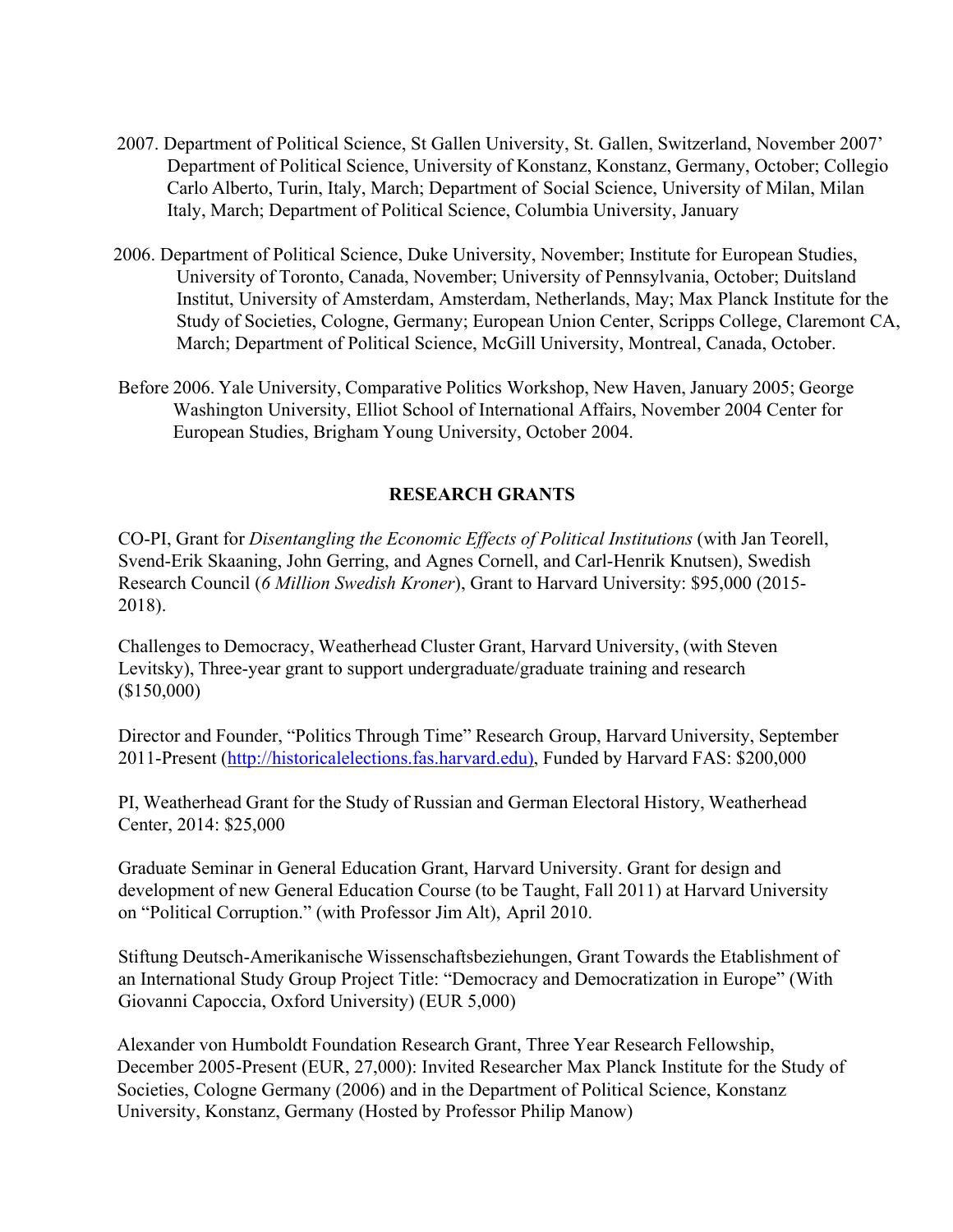Smith Richard Foundation, Junior Faculty Research Grant, "Securing Democracy: Between Reform and Concession and the Lessons of Democratization in Nineteenth Century Europe," October 2005 (\$60,000).

DAAD (German Academic Exchange Service) Election Observer Trip (German Federal Elections, DAAD Wahlbeobachterreise), September 8-19, 2005 (Selected as single American as part of an international group of eighteen political scientists and historians)

Provost's Instructional Technology Content Fund, Harvard University, for the Creation of Research Web-pages for Undergraduate Education on the European Union (\$3,000), January 2005.

Clarke Cook Fellowship, Harvard University, September 2003-May 2005.

National Science Foundation Graduate Fellowship. Full financial support of graduate education (Tuition, books living expenses, travel, language training, methodology training) 1997-1998, 1998-1999, 2000-2001

Social Science Research Council. Berlin Program for Advanced German and European Studies, Dissertation Research Fellowship, Milan, Italy and Berlin, Germany, September 1999-August 2000.

Center for German and European Studies. UC Berkeley, Pre-Dissertation Summer Fellowship, Summer 1999.

Nominated for Westview Press Price. Best Graduate Student Paper, Midwest Political Science Association Convention, April 1998.

Fulbright/DAAD Fellowship. Post-Baccalaureate Program, Berlin, Germany. Fall 1995-Summer 1996.

Pomona College Scholar. Highest Academic Award Granted to an Undergraduate, 1990-1995.

Phi Beta Kappa and Magna Cum Laude, Pomona College, May 1995.

John Vieg Award in Politics. Awarded to the Top Graduating Student in the Department of Politics, Claremont, CA, May 1995.

Yale B. Griffith Award in Modern Language. Summer Research Grant, Berlin Germany, May August, 1994

Edward Sait Prize in Politics. Awarded to the Top First-year Student in the Department of Politics, Claremont, CA, May 1992.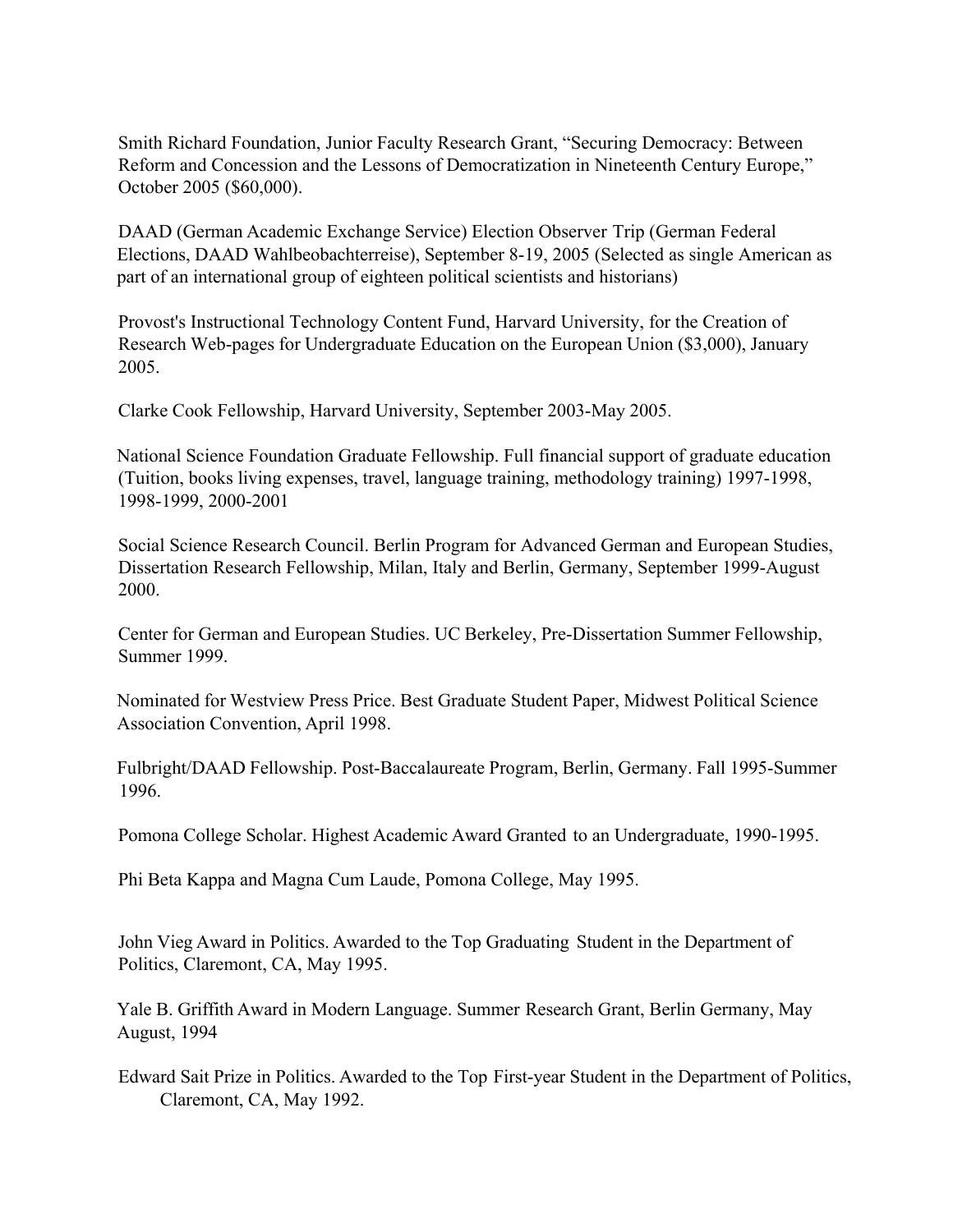#### **CONFERENCES/WORKSHOPS ORGANIZED**

- 2020-Present, "Democracy: Past, Present, and Future" WZB Berlin.
- 2018-Present. Challenges to Democracy Lecture Series (co-organized with Steve Levitsky), Weatherhead Center, Harvard University
- 2014-Present, "History and Politics," Annual Phd student conference, co-organized with Carles Boix, Isabela Mares, David Stasavage, and Steven Wilkinson.
- 2013. "The Causes and Consequences of Electoral Fraud" (Workshop co-organized with Jan Teorell, Lund University, Sweden), Held at Harvard University
- 2013. "Crisis of Westminster Systems?" (Workshop co-organized with Arthur Spirling), Harvard University
- 2010-2013, "History, Institutions, and Politics Workshop" (co-organized with Dan Carpenter, Peter Hall, Theda Skocpol, and Kathleen Thelen), Harvard University.
- 2010. The Origins of Democratic Institutions in Europe (co-organized with Jonathan Rodden, Stanford University and Carles Boix, Princeton University), held at StanfordUniversity, January, 2010.
- 2008. "The Challenges and Dilemmas of Democratization: Lessons from Europe" Center for European Studies, Harvard University (co-organized with Prof. Giovanni Capoccia, Oxford University), in Preparation for Special Issue of Journal, October 3-4, 2008.
- 2008. "Graduate Student Retreat" Society for Comparative Research, Harvard University (co organized with Professor Philip Gorski, Yale University), May, 2008.
- 2008 "New Frontiers in Comparative Politics: External Speaker Series," Harvard University (co organized with Professor Peter Hall and Kathleen Thelen), September 2008-Present.

### **CONFERENCES/PANELS**

- Annual APSA Meeting, Discussant, Presentation and Chair, 2009-Present
- Annual Conference of European Studies, Discussant and Paper Presentation, 2009-Present
- 2008. "The Causes of Electoral Fraud" Paper Presentation (and Panel Organization) Social Science History Association Annual Meeting, October 2008, Miami, Florida.
- 2008, "Rural Inequality and Electoral Authoritarianism" (Paper Presentation,), Discussant for Panel on Clientelism and Panel on "Legacies in Comparative Politics" American Political Science Association Association Annual Meeting, Boston, MA, September 2008
- 2008, "The Causes of Electoral Fraud, Midwestern Political Science Association, Chicago, Ill. April 2008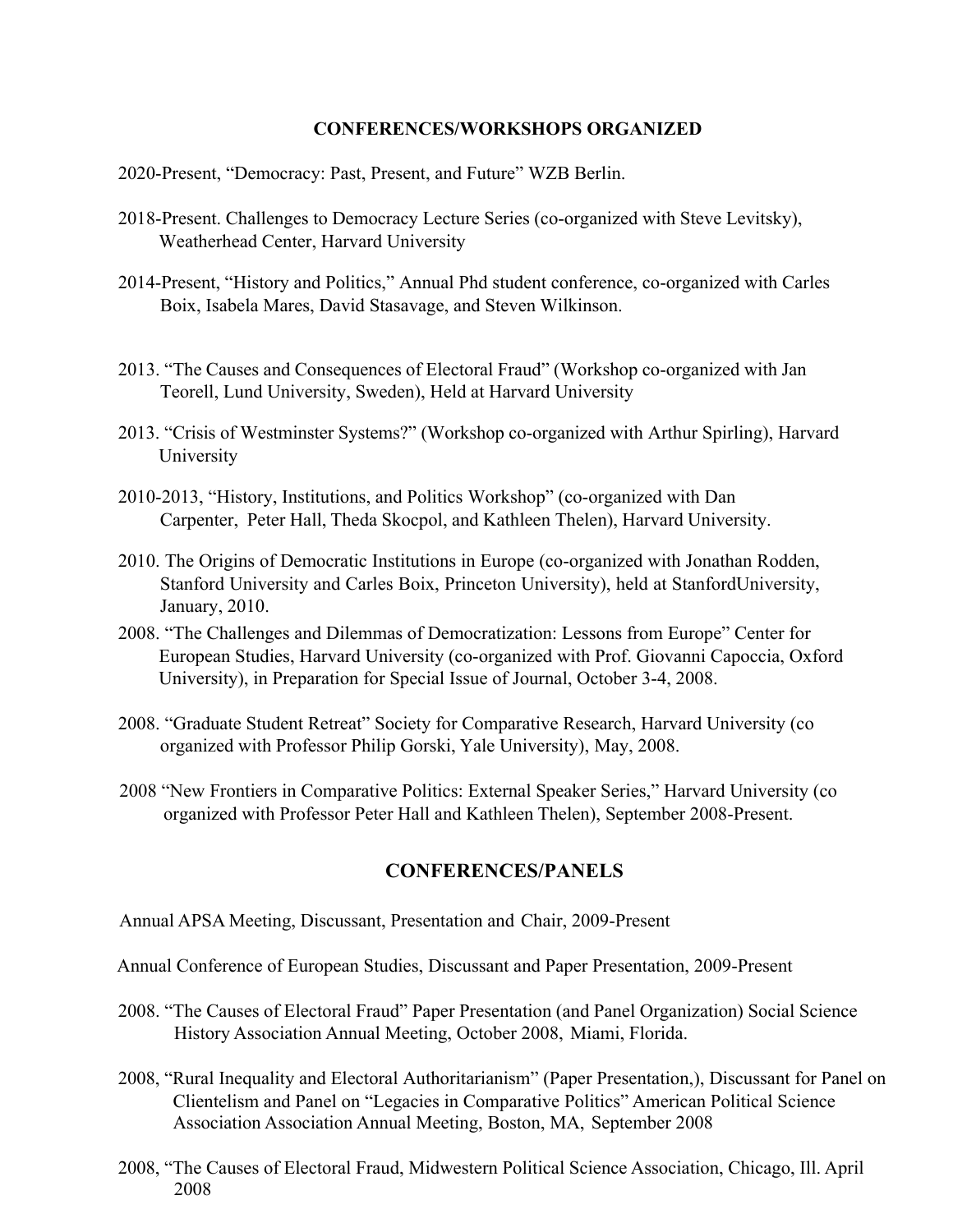- 2008, "Ungoverned Spaces" Panel Discussant, International Studies Association, San Francisco, CA, March 2008
- 2008, "The Causes of Electoral Fraud" Conference of Europeanists, Council for European Studies, Conference, Chicago, Ill. (March 2008)
- 2007, "Why Some Cities Provide More Public Goods Than Others," "Rural Inequality and Electoral Authoritarianism" and "Revisiting the Qualitative Classics" Roundtable,American Political Science Association, Annual Meeting, August 2007, Chicago, Ill.
- 2006. "Comparative Historical Analysis and German Politics," German Studies Association, Pittsburgh, PA, September 30, 2006.
- 2006. Discussant, "Religion and the Welfare State, Max Planck Institute for the Study ofSocieties, Cologne, Germany, April 2006
- 2006. "Comparative Historical Approaches to the Study of State-Building and Regimes" Conference of Europeanists, Council of European Studies, Chicago Ill., March 2006
- 2005. "The Federal-Unitary Divide in Europe" Panel, American Political Science Association, Washington DC, August 2005
- 2005. "The Shadow of the European Union: Party Politics and State Capacity in Southern and Eastern Europe Compared" European Union Studies Association, Austin, TX, March 2005
- 2005. (with Conor O'Dwyer), "Does Decentralization Make Government More Efficient?" Midwestern Political Science Association, Chicago Ill. April 2005.
- 2004. Discussant and Chair, Panel: "Notions of Legitimacy in Law, Politics, and the Use of Force," March International Studies Association, Montreal, March 2004
- 2004. Discussant and Chair, Panel: "Geo-politics, Territoriality and Space in the EU" Conference of Europeanists, Chicago, Ill. March 2004
- 2003. "Rethinking Federalism's Origins: Strategic State-Building and the Making of Multitiered Political Systems" European Consortium for Political Research, Marburg, Germany, September 18-21, 2003.
- 2003. "Does Decentralization Make Government More Efficient and Effective?" Annual meeting, American Political Science Association, Philadelphia, Pennsylvania, August 28-30, 2003.
- 2002. "Rethinking How Federal Polities Are Constructed: Lessons from the 19<sup>th</sup> Century for European Union Integration," Annual Meeting, American Political Science Association, August 28-31, 2002 Boston, Massachusetts
- 2002. "Recasting German Federalism: The New Politics of Fiscal Decentralization in Post-Unification Germany," Council on European Studies, April 2002, Chicago Ill.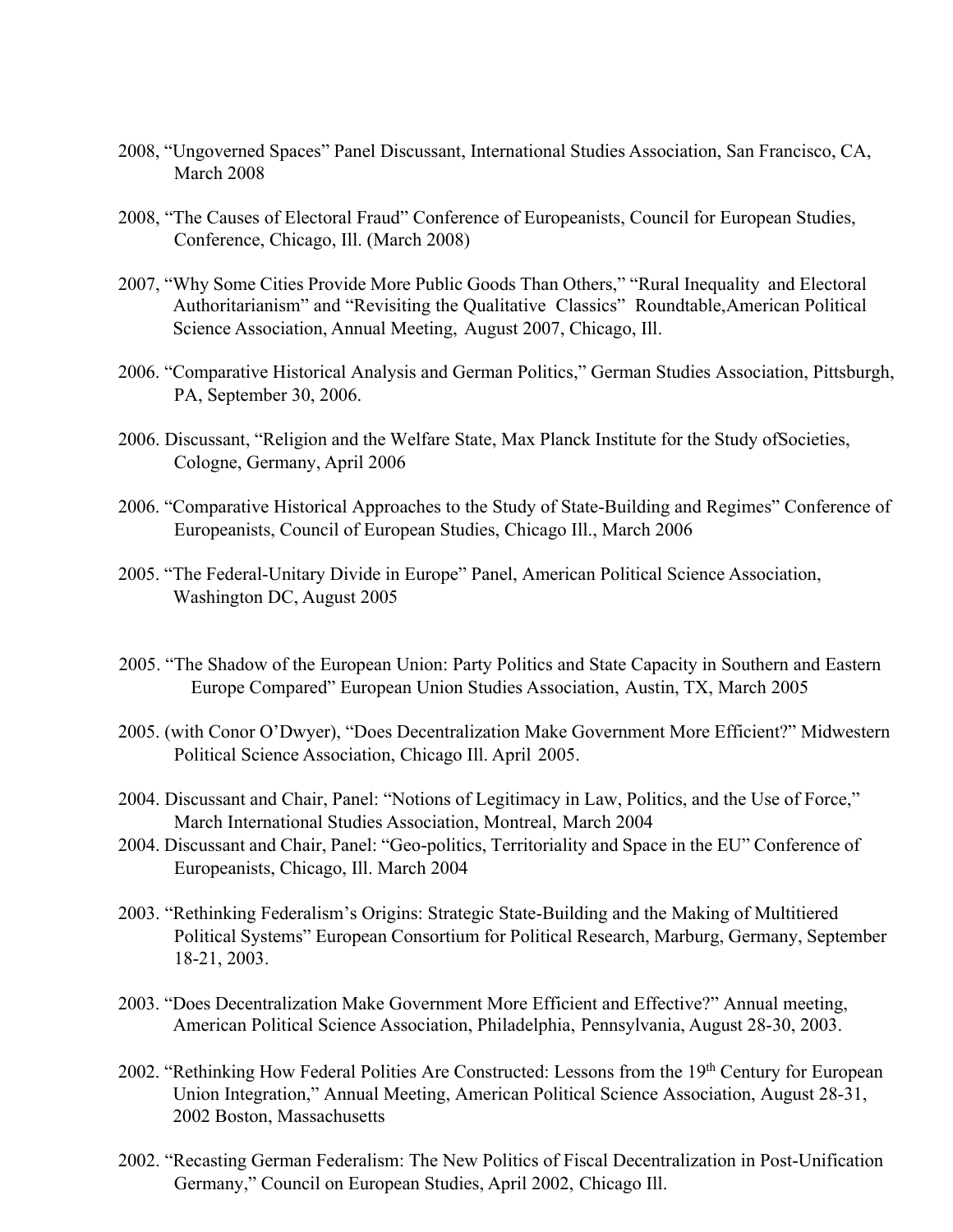- 2001. "Just How Powerful Are Ideas? The Failed Push for Fiscal Decentralization and the Persistence of Germany's Federal System," Panel: The Politics of Decentralization, Annual Meeting of the American Political Science Association, San Francisco, CA., August 30-September 2001.
- 2001. "How Culture Matters: The Role of Culture in Contemporary Social Change in Germany, Institute of European Studies, University of California, Berkeley, Berkeley CA, April 19-April 21, 2001.
- 2000. "Regionalismus, Föderalismus, und Institutionelle Wandlung in Deutschland waehrend der 90er Jahre," Berlin Program for Advanced German and European Studies, Berlin, Germany, June 7, 2000.
- 1998. "Still a Divided Electorate? Explaining the East German Vote in the 1998 Federal Elections" Berkeley-Stanford Program for Post-Soviet Studies, University of California Berkeley, Berkeley, CA, October 27, 1998.
- 1998. "Postmortem on the German Elections: Roundtable Discussion on Germany's Political Future," Center for German and European Studies, University of California Berkeley, Berkeley, CA, September 28, 1998.
- 1998. "How the Former Communist Parties Transformed Themselves into Electoral Parties," Panel: Communist Successor Parties in Comparative Perspective, Annual Meeting of the Midwestern Political Science Association. Chicago Ill. April 23, 1998

# **UNIVERSITY AND DEPARTMENT SERVICE**

2019. Interim Director, Center for European Studies, Harvard University 2018. Chair, Senior Search Committee, Department of Government 2016-2017. Chair, Strategic Planning Committee, Department of Government 2014. Interim Director, Center for European Studies, Harvard University 2013-2014. Search Committee, Middle East Politics Senior Search, Harvard 2013-2014. Faculty Council, Faculty of Arts and Sciences, Harvard University 2011. Chair, Search Committee, Assistant Professorship, Department of Government 2010-Present Weatherhead Dissertation Funding Selection Committee 2007-2010. Junior Faculty Forum, with Dean of Social Sciences 2006-07. Search Committee, International Relations, Department of Government,Harvard University 2006-07. Faculty Coordinator, Workshop for Doctoral Students in European Politics andSociety, Minda De Gunzburg Center for European Studies, Harvard University. 2004-05. Coordinator, Social Studies Junior Tutorial Program 2004-05. Search Committee, Africa/Comparative Politics, Department of Government-Social Studies. 2004- Steering Committee, Center for European Studies, Harvard University 2003-04 Search Committee, African/Comparative Politics, Department of Government/Social Studies.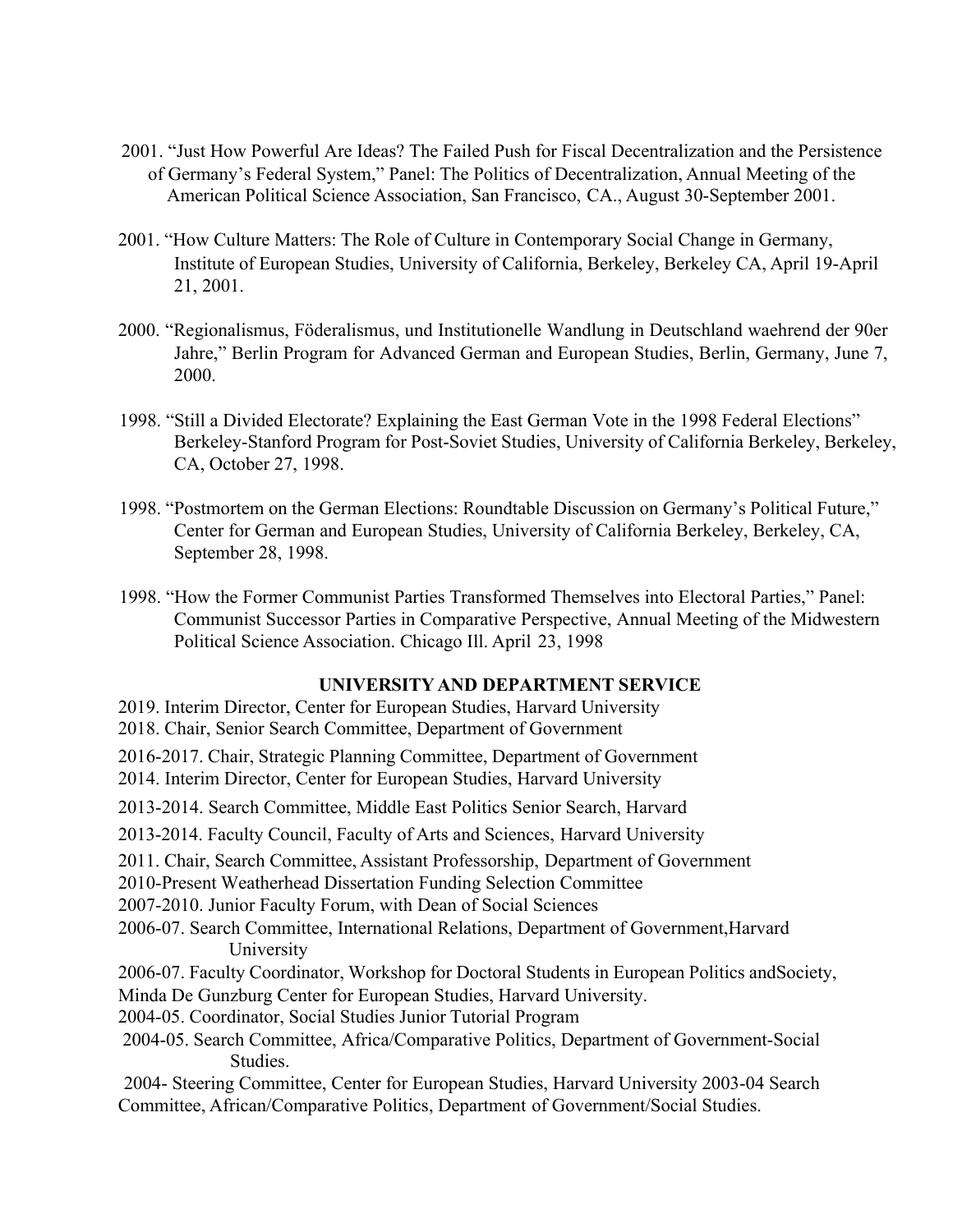2003- Standing Committee, Social Studies Committee, Harvard University 2004-07. Chair, "Issues in Comparative Historical Research Study Group," Center for European Studies, Harvard University.

2003-06. Chair, German Study Group, Center for European Studies.

#### **PROFESSIONAL SERVICE/MEMBERSHIP**

- Boards: Scientific Advisory Board, Peace Research Institute Frankfurt (PRIF), Harvard Center for European Studies Steering Committee, Protect Democracy Advisory Board
- Editorial Board Service: *German Politics and Society, World Politics*, *ComparativePolitical Studies*
- 2017. European Politics and Society Section, Best Book Prize Committee, APSA
- 2017. Gabriel Almond Dissertation Prize Committee, APSA

2015. Chair, David Greenstone Prize, Best Book Prize Committee, Politics and History Section, APSA

2010. Juan Linz Prize Committee, Best Dissertation for Comparative Democratization Section, APSA

2010. Sage Prize Committee Member, Best Paper presented in Comparative,APSA 2008. Chair,

European Politics and Society Best Book Prize Committee, APSA, 2008. 2006. Member, Sage Prize

Committee, APSA, Qualitative Methods Division, Summer2006

- 2005-Member, Executive Committee, Conference Group on Italian Politics and Society,American Political Science Association.
- Reviewer: *American Political Science Review, German Politics and Society*, *Studies in Comparative International Development*, *Party Politics*, *Comparative Political Studies, World Politics, American Sociological Review, Journal of Politics*

1998- Member, American Political Science Association

1998- Member, Council of European Studies

1998- German Studies Association

#### **TEACHING**

*Teaching Fields* Comparative Politics, Democratization, European Politics, European Political Development